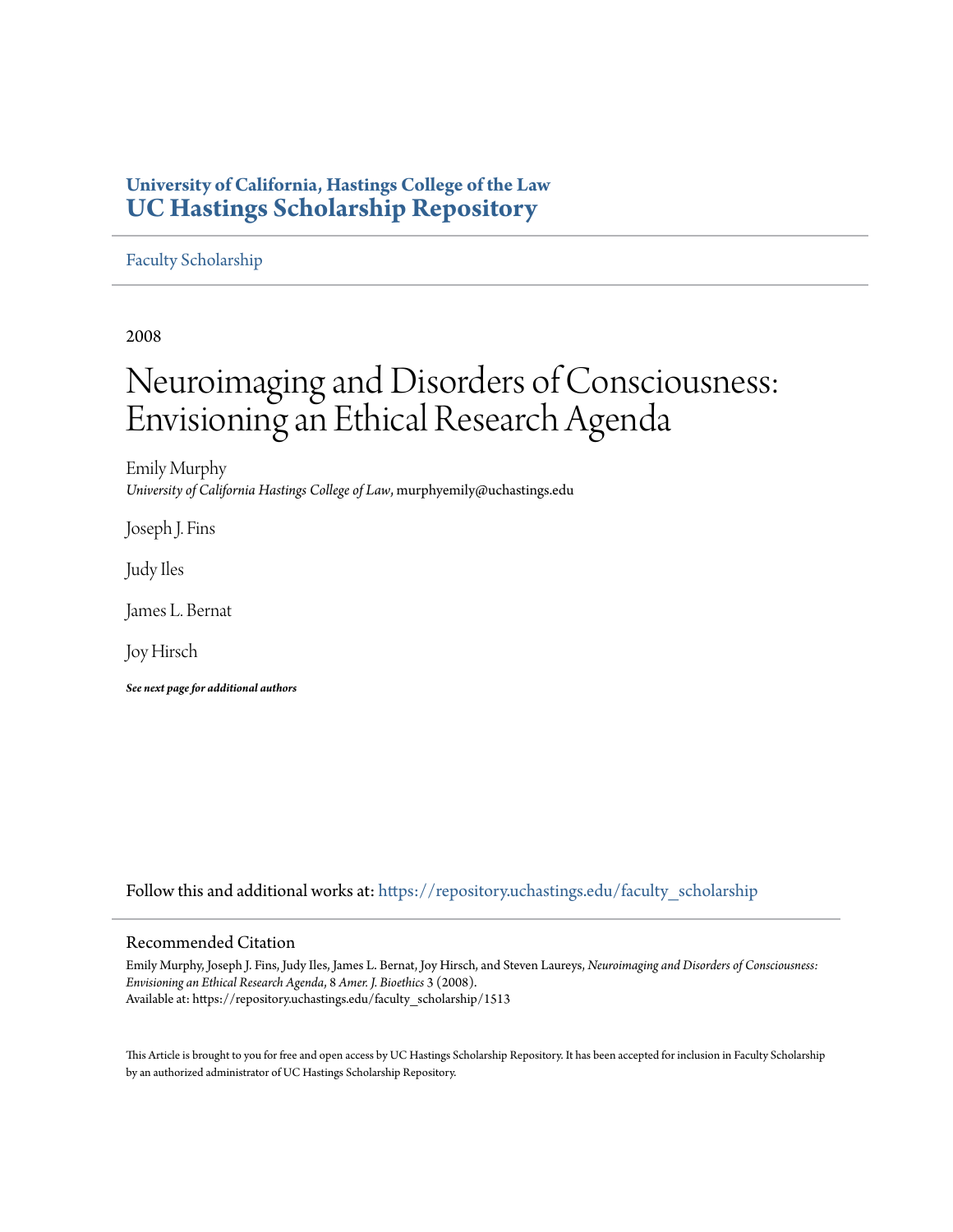## **Authors**

Emily Murphy, Joseph J. Fins, Judy Iles, James L. Bernat, Joy Hirsch, and Steven Laureys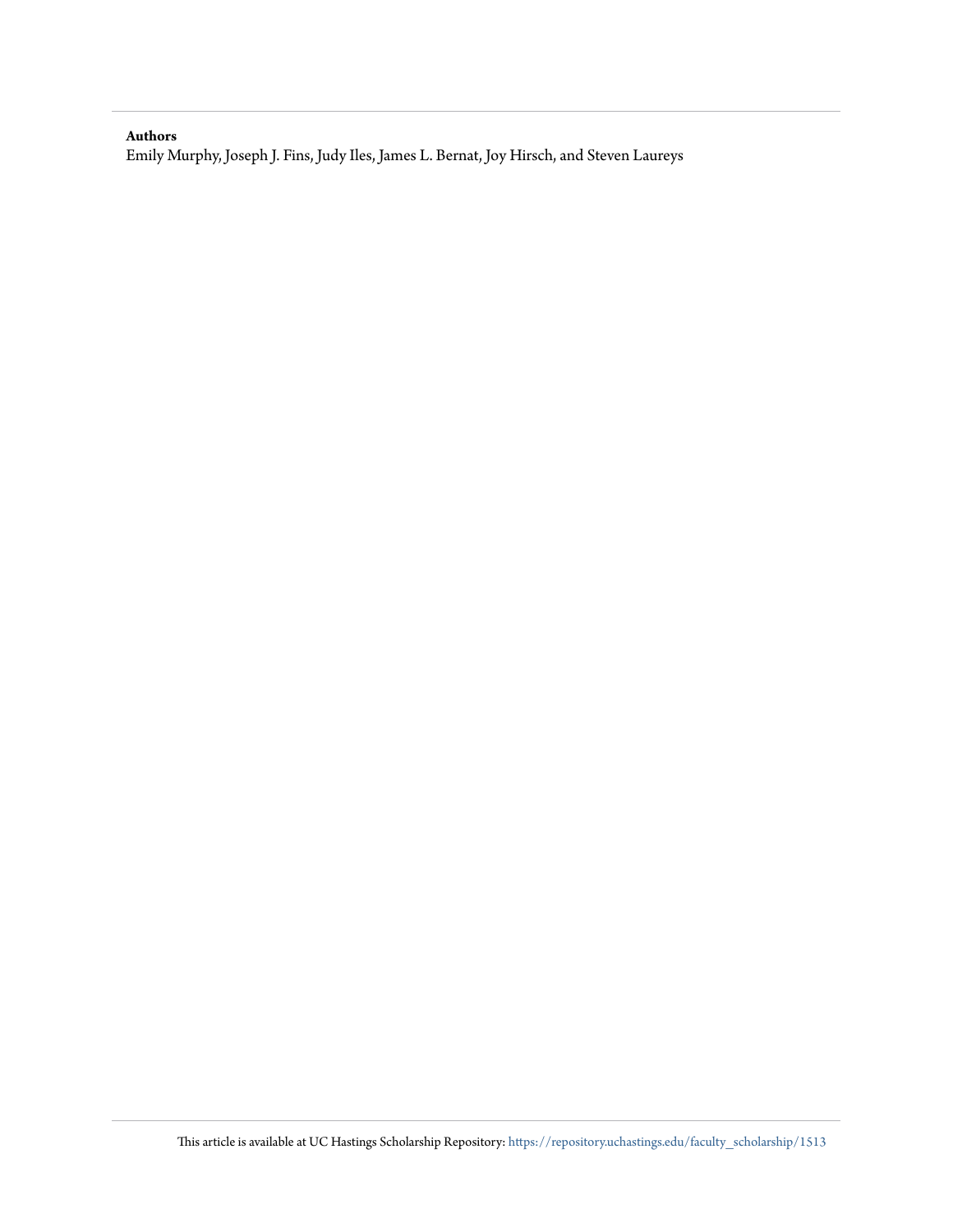*The American Journal of Bioethics*, 8(9): 3–12, 2008 Copyright © Taylor & Francis Group, LLC ISSN: 1526-5161 print / 1536-0075 online DOI: 10.1080/15265160802318113

*Target Article*

# Neuroimaging and Disorders of Consciousness: Envisioning an Ethical Research Agenda

Joseph J. Fins, Weill Medical College of Cornell University*<sup>∗</sup>* Judy Illes, University of British Columbia*<sup>∗</sup>* James L. Bernat, Dartmouth Medical School*∗∗* Joy Hirsch, Columbia University*∗∗* Steven Laureys, University of Liege*∗∗* Emily Murphy, Stanford Law School*∗∗*

The application of neuroimaging technology to the study of the injured brain has transformed how neuroscientists understand disorders of consciousness, such as the vegetative and minimally conscious states, and deepened our understanding of mechanisms of recovery. This scientific progress, and its potential clinical translation, provides an opportunity for ethical reflection. It was against this scientific backdrop that we convened a conference of leading investigators in neuroimaging, disorders of consciousness and neuroethics. Our goal was to develop an ethical frame to move these investigative techniques into mature clinical tools. This paper presents the recommendations and analysis of a *Working Meeting on Ethics, Neuroimaging and Limited States of Consciousness* held at Stanford University during June 2007. It represents an interdisciplinary approach to the challenges posed by the emerging use of neuroimaging technologies to describe and characterize disorders of consciousness.

Human consciousness encompasses subjectivity, sentience, self-awareness, and an ability to appreciate the relationship between the self and the environment. From a philosophical perspective, we appreciate the features of consciousness that enable the processing of information, access to information, content and phenomenal experience, qualia and awareness. From a cognitive neuroscience approach, we can determine different neural correlates relevant to these features of consciousness. Posner and colleagues (2006), for example, have attributed the mediation and orientation of attention (much like access) to a posterior attentional brain network and conscious awareness of attended objects to an anterior attentional network. Raichle (1998) attributes arousal consciousness to the ascending reticular formation and content consciousness to the engagement of cortical systems. Within these cortical networks, the fronto-parietal associative global workspace play a key role in the emergence of awareness (Laureys 2005).

Consciousness, however, is neither a momentary condition nor purely dispositional (Dennett 2001) but rather a phenomenon of variables that change over time. Consciousness is required for cognitive tasks involving working

<sup>∗</sup>Co-lead authors.

<sup>∗∗</sup>Equal authors in alphabetical order.

Acknowledgment: The authors acknowledge the support of the Greenwall Foundation for sponsorship of the conference on which this paper is based. Dr. Fins is a recipient of a Robert Wood Johnson Foundation Investigator Award in Health Policy Research and also gratefully acknowledges support from the Charles A. Dana and Buster Foundations. Dr. Illes acknowledges the additional support of NIH/NINDS RO1 NS#045831. The meeting was hosted by the Stanford Center for Biomedical Ethics and Program in Neuroethics, Stanford University. Many thanks to Vivian Chin, Stanford University; Stephen Jones, Stanford University; Eugenie Marek, Stanford University; Navah Statman, National Alliance for Mental Illness, for attending; and Patricia Lau at the National Core for Neuroethics, University of British Columbia, for editorial assistance.

**Cosigning Workshop Participants** Martha J. Farah, University of Pennsylvania; Joseph T. Giacino, JFK Medical Center; Oleg Jardetsky, Stanford University; Albert R. Jonsen, California Pacific Medical Center; Maarten Lansberg, Stanford University; Sofia Lombera, Stanford University; David Magnus, Stanford University; Jennifer McCormick, Stanford University; Stephen J. Morse, University of Pennsylvania; Adrian M. Owen, Medical Research Council, UK; Eric Racine, Institut de Recherches Cliniques de Montréal, Montreal, Canada; Christine Wijman, Stanford University; Nicholas D. Schiff, Weill Cornell Medical College; William Winslade, University of Texas, Galveston.

Address correspondence to Judy Illes, University of British Columbia, National Core for Neuroethics, 2211 Wesbrook Mall, Koerner, S124, Vancouver, BC V6T 2B5 Canada. E-mail: jilles@interchange.ubc.ca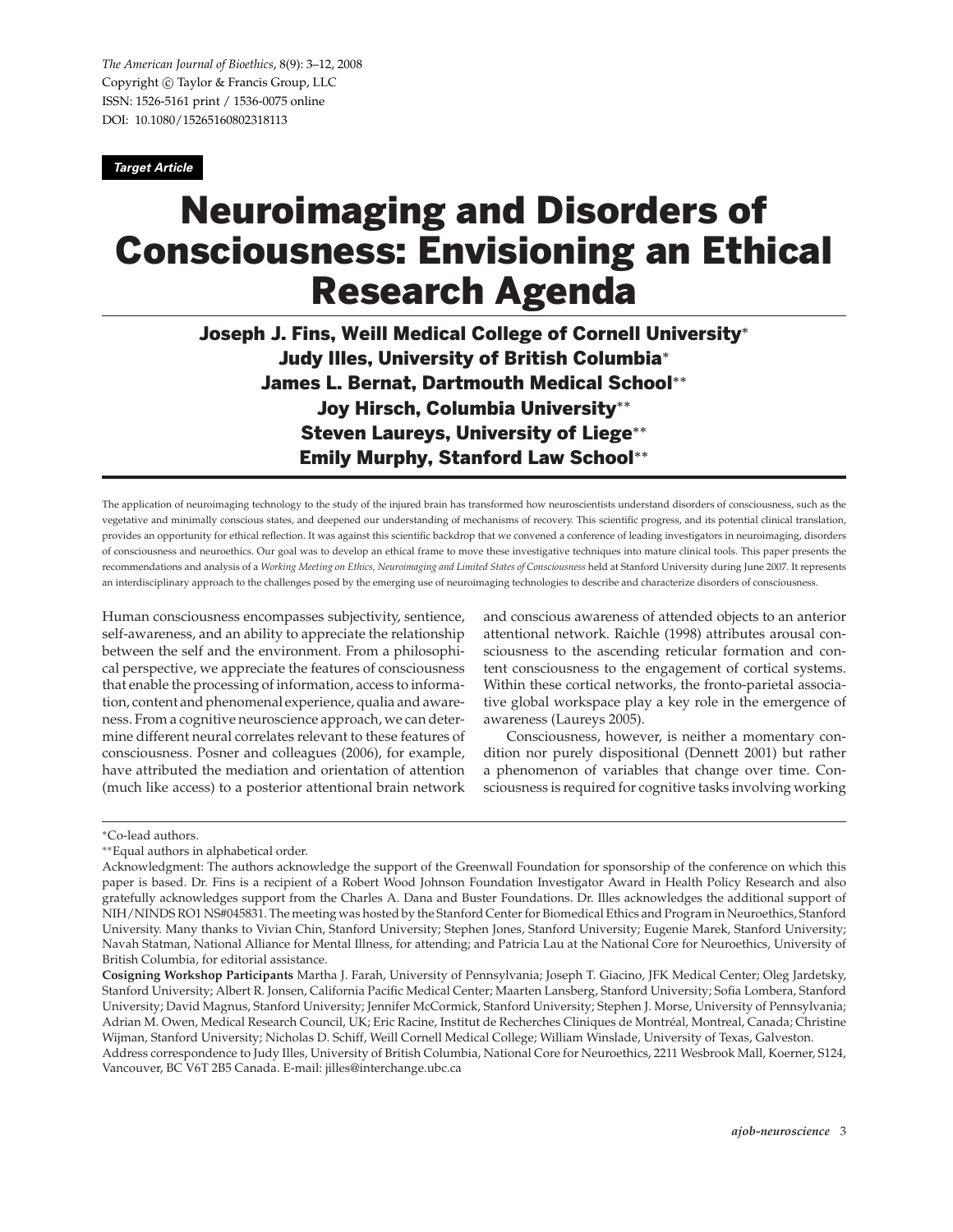memory—the durable maintenance of information, novel combinations of operations, and intentional behavior. The interactions are dynamic and exist within a distributed neural network of circuits with unique capacities. Splitbrain studies suggest that the dominant (usually left) hemisphere may serve as the interpreter of the wide distribution of circuitry-associated events across the entire brain. Even when disconnected, this hemisphere seems to keep a running narrative of actions emotions, thoughts, and experiences (Gazzaniga 1998).

Much of our knowledge of the conscious brain is due to neuroimaging technologies. These include positron emission tomography (PET), which measures the brain's metabolic activity, oxygen extraction, or neurotransmitter activity; magnetoencephalography (MEG), which measures the magnetic fields generated by electrical activity within the brain; advanced magnetic resonance imaging (MRI) methods such as voxel-based volumetry or morphometry, which objectively quantify changes in brain structure; MR spectroscopy, which measures biomarker of neuronal integrity, cell membrane turnover, or energetic function; MR diffusion tensor imaging, which assesses the density, integrity, and directionality of white matter tracts (Laureys, Antoine et al. 2002); and functional MR imaging (fMRI), which quantifies blood-oxygenation-leveldependent (BOLD) changes.

Despite the availability of these many techniques and more than 30 years of work using one or more combinations of them to study the neural basis of consciousness, no single architecture has emerged as a unifying feature of conscious reflective performance in either healthy or states of disordered consciousness. Nevertheless, fMRI of the human injured brain has begun to transform how neuroscientists understand disorders of consciousness, such as the vegetative and minimally conscious states, and to deepen knowledge of mechanisms of recovery (Farah 2008; Laureys, Owen et al. 2004; Owen and Coleman 2008).

Over the past six years (2002–2007), studies of brain imaging and brain injury (Owen et al. 2006; Voss et al. 2006) have challenged assumptions about the immutability of severe injury (Fins, Schiff et al. 2007) as well as decades-old diagnostic categories (Jennett 2002; Multi-Society Task Force on PVS 1994). This scientific progress, and its potential clinical translation, presents an opportunity to better meet the needs of these historically marginalized patients (Fins 2003) and provide families with better diagnostic and prognostic information. It also presents an opportunity for ethical reflection about how best to responsibly translate these investigative methods into clinical practice. Although there are many issues that overlap with other marginalized populations, individuals with diminished levels of consciousness can be mistaken for the permanently unconscious. When this diagnostic and category error occurs, it is at the expense of neglected personhood, and thus obscures the values conflicts that should emerge when trying to define the choices about quality of life in states of diminished consciousness.

If we hope to address such values choices head on, we first need to articulate the ethical rationale for a sound diagnostic nosology and then describe how to achieve it using these new technological modalities in tandem with the clinical examination.

Drawing upon our work at a conference called "Ethics, Neuroimaging, and Limited States of Consciousness" at Stanford University during the summer of 2007, we provide here an ethical framework through which investigative neuroimaging techniques could mature into useful clinical tools for the diagnosis and treatment of those with disorders of consciousness. The framework has three elements: clinical translation, research challenges, and consent.

## **ETHICS CHALLENGES IN CLINICAL TRANSLATION— THE UNCERTAIN SCOPE AND GOALS OF THE PROBLEM**

Although neuroimaging technology increasingly has been applied to the study of vegetative and minimally conscious patients, the scientific community still awaits precise figures on the epidemiology of these conditions. This data gap is reflective of one measure of the general neglect of this population (Fins 2003), though the scope of the problem is extensive. Estimates of the vegetative state in the United States range from 40 to 168 per million people (Beaumont and Kenealy 2005). A recent model of MCS prevalence in the United States was between 45,000 and 250,000 assuming a 10-year life expectancy (Fins, Master et al. 2007). These estimates may constitute a serious public health challenge, but it would be a mistake to see these conditions solely as a population-based concern. Disorders of consciousness inalterably affect individual families who grapple with care decisions, haunted by whether their loved ones are conscious and if they will recover understanding, speech, and a former self (Fins 2005, 2007b). Neuroimaging research on subjects with limited states of consciousness thus raises important clinical issues that we discuss next in the context of: (1) diagnosis and nosology, (2) prognosis and treatment effects, and (3) the pathophysiology of consciousness.

## **Diagnosis and Nosology**

The current nosology of states of impaired consciousness is syndromic and results from findings on neurological examination. The diagnostic distinction between the unresponsiveness of patients in a vegetative state (VS) or a minimally conscious state (MCS) turns on the clinically observable evidence of the patient's conscious awareness. During a physical examination, clinicians assess patients' responsiveness to various stimuli and thereby reach conclusions of whether the patients' responses are simply "reflex" responses that do not require awareness or are "cognitive" or intentional responses that could be made only by an aware person (Bernat 2006). Examples of the former responses are "posturing" to noxious stimuli and a startle response such as eyeopening to a loud noise. Examples of the latter responses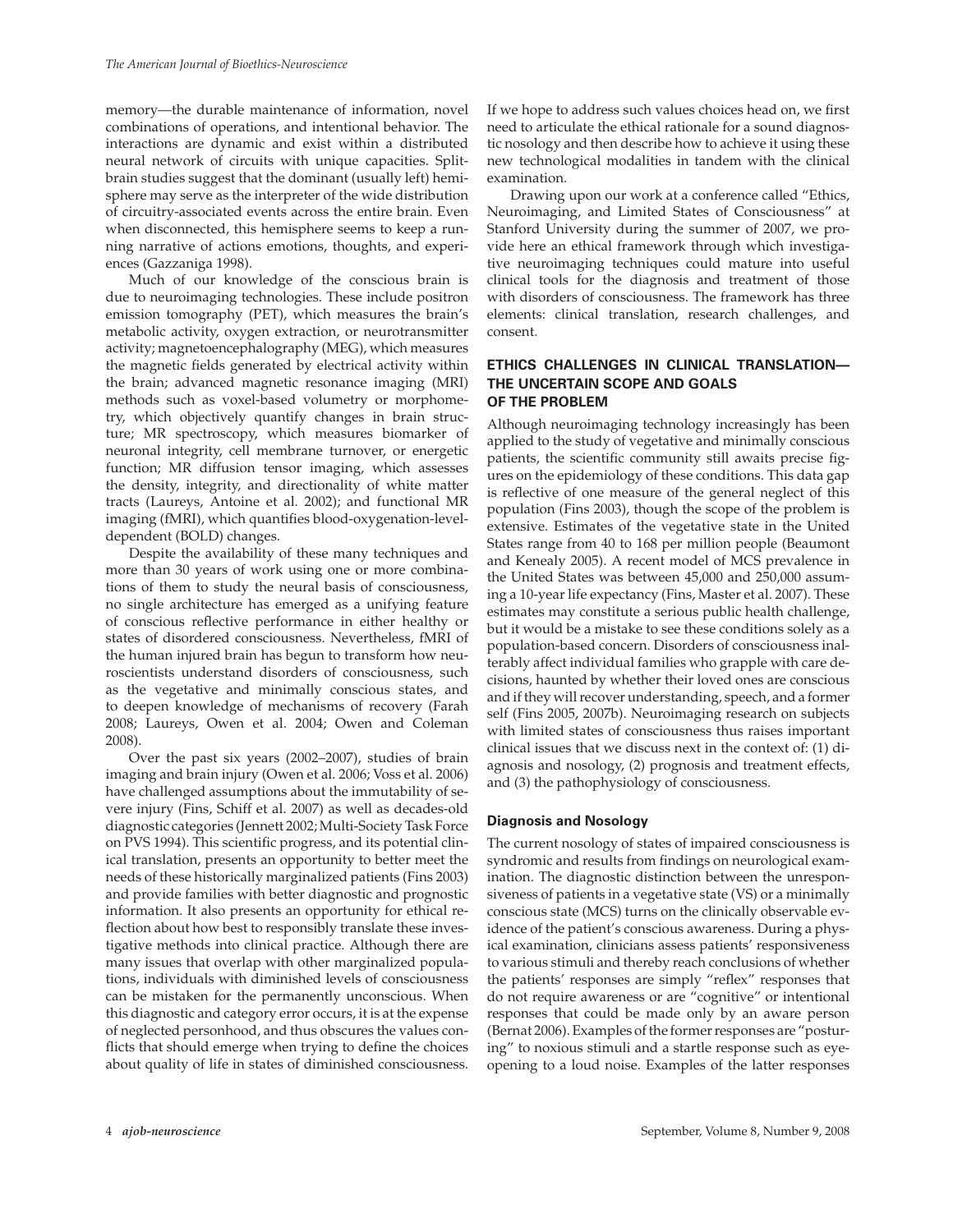are sustained visual gaze, reaching for objects, gestured responses to questions, and appropriate emotional responses. Profoundly unresponsive patients showing only the former responses are diagnosed as VS, whereas those demonstrating some of the latter responses are diagnosed as MCS (Giacino et al. 2002).

Recent reports of functional neuroimaging studies in small numbers of subjects are beginning to change that distinction. A VS patient reported by Owen and colleagues (2006) and the VS patients reported by Di and colleagues (2007) likely were in MCS despite the absence of behavioral evidence of awareness on neurological examination. Thus, neuroimaging data may alter the criteria for diagnosis of VS and MCS and lead to a new nosology or, at least, a need to reach agreement on diagnostic criteria. This process includes defining how future neuroimaging results will complement the clinical assessment (Owen et al. 2007).

#### **Prognosis and Treatment Effects**

Prognosis in VS and MCS is similarly becoming informed by neuroimaging results (Bernat and Rottenberg 2007). Formerly, experiential studies established prognosis for recovery. For example, after studying published patient series and databases, the Multi-Society Task Force on PVS (1994) established probabilistic rules for predicting recovery of awareness in VS patients that depended on its duration and cause. The VS patient reported by Owen and colleagues (2006) and the two VS patients reported by Di and colleagues (2007) whose neuroimaging findings suggested that they were in MCS all showed clinical evidence of awareness several months later. An MR diffusion tensor imaging study by Voss and colleagues (2006) of a patient who spontaneously recovered conversational language 19 years following a traumatic brain injury (TBI) producing MCS convincingly demonstrated axonal sprouting in the posterior bihemispheric white matter. In this natural history example, the authors hypothesized that these changes help explain his unusual recovery. A patient reported by Schiff and colleagues (2007), who was in a stable MCS for six years following TBI, showed improved responsiveness and arousal following neuroimaging-guided deep brain stimulation of the thalamic intralaminar nuclei.

#### **Pathophysiology of Consciousness**

Our understanding of the anatomy and physiology of consciousness will be furthered by neuroimaging studies. We already know from single-patient studies that each braininjured patient has a unique pattern of brain injury. Patients who share a syndromic categorization (VS, MCS) may show a spectrum of functioning as a consequence of different areas and mechanisms of brain damage. Imaging studies can help elucidate these anatomic, physiologic, and functional differences to refine diagnostic frames relevant to predicting response to therapeutic interventions. These studies will improve the specificity of diagnostic categories

and permit clinical neuroscientists and neurologists to individualize patient patterns of brain injury, amplifying what can productively be learned through a careful history and longitudinal neurological examinations. This translational effort linking bedside assessment to imaging will hopefully refine what are now crude clinical syndromes (Farah 2008).

Imaging techniques that might inform the human burden of disorders of consciousness warrant our collective attention. Whether they ever translate to the clinical mainstream from their use as an investigational tool remains an open question. In order to move in that direction, however, the clinical neuroscience community will have to reconcile new imaging findings against prevailing clinical paradigms about the minimally conscious and vegetative states.

#### **CHALLENGES IN BASIC NEUROIMAGING RESEARCH**

Despite hopes for the evolution of this technology and expectations fostered by media characterizations of imaging and consciousness in brain-injured patients (Racine et al. 2006; Singh et al. 2007), the translation of neuroimaging research to utility as a clinical tool is still in its infancy. The major challenges are patient selection, study design and standardization of the technology, including stimulus selection and experimental protocols. The current data pool derives from a small number of subjects and an equally limited number of investigative teams, which is reflective of the pervasive neglect of this population and the nihilistic assumption that all cases of severe brain injury will lead to fixed, inevitable, and catastrophic outcomes (Fins 2003). The underlying reason why the scope of this work has been limited largely to cross-collaborations between major teams in Cambridge, New York, and Liege is a matter for empirical analysis, is likely less a function of technological capability than intellectual interest and adequate resources to expand the scope of research.

#### **Patient Selection and Study Design**

The challenges for study design are significant. The hurdles in this kind of research reside with a nascent technology and a nosology of brain injury that remains descriptive. Unlike proper diagnostic categories that are specific, reproducible, and speak to scientific causality (Reiser 1997), imaging studies within single brain states can vary significantly depending upon the etiology of injury, anatomic locale, and time course (Fins 2007b; Laureys, Owen et al. 2004).Prematurely applying an emerging assessment tool to these clinical syndromic categories can potentially lead to diagnostic and prognostic confusion and category errors.

Appropriate study design is also dependent on the specific question asked. Conceptually linking the advancement of neuroimaging to the refinement of current descriptive categories is a key task. To make these categories more precise, specific imaging research findings need to be contextualized against established clinical diagnostic criteria—the best current benchmark for assessment (Giacino et al. 2002). Trials will need to be coupled with longitudinal protocols in which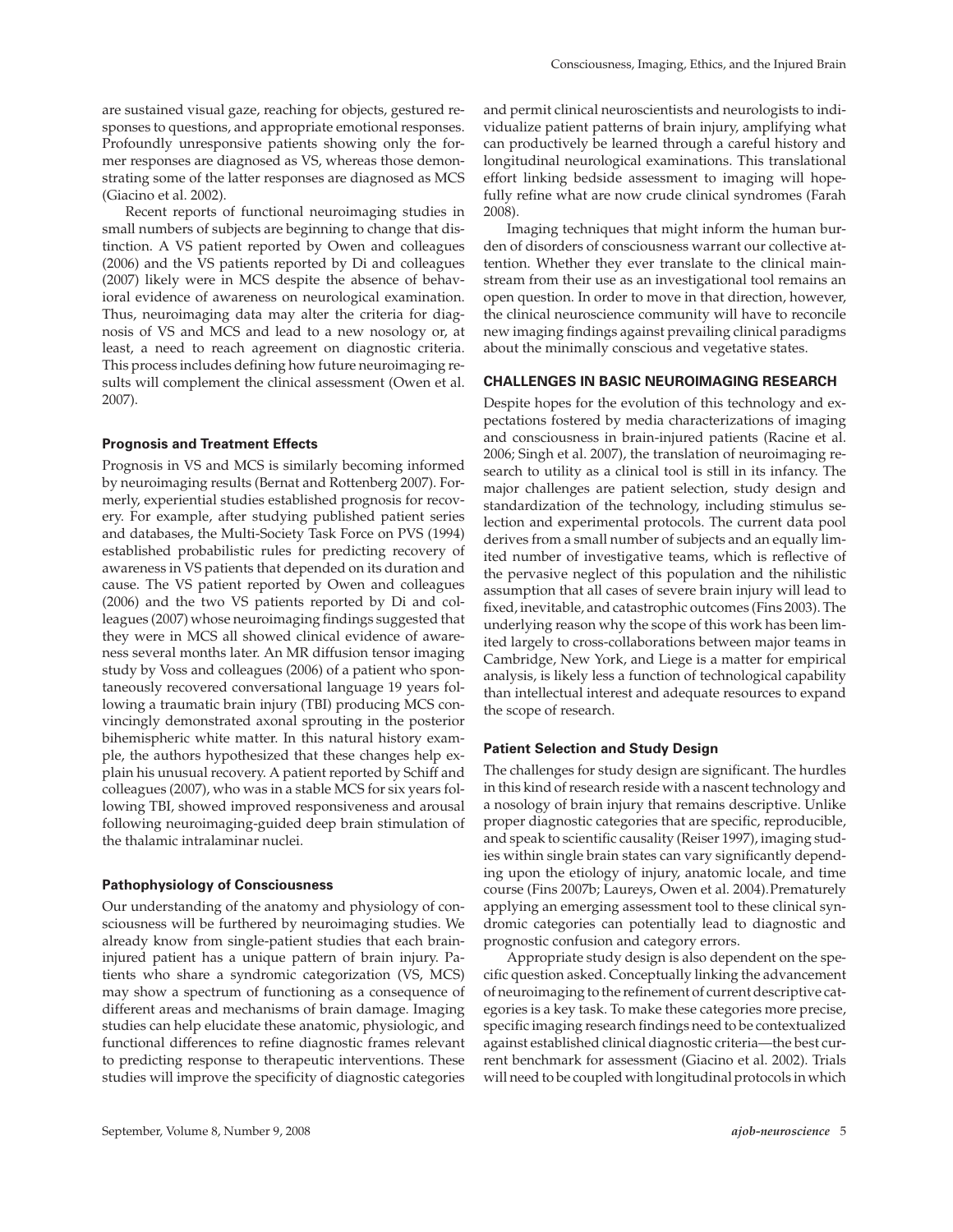large patient numbers are available to characterize the evolution of brain states over time, and epidemiological studies to track changes in patient populations through the course of acute injury, rehabilitation, and chronic care (Fins 2005; Fins, Schiff et al. 2007).

Established criteria like the Multi-Society Task Force, coupled with longitudinal studies charting the natural history of recovery, can helpfully impose a Bayesian pretest probability upon imaging data and constrain diagnostic possibilities. For example, these constraints helped to place Owen and colleagues' (2006) neuroimaging findings of consciousness in a behaviorally vegetative TBI patient into an established clinical context. Using fMRI, these authors showed distributed network activations suggestive of consciousness. While the results at five months post-injury were provocative, they were diagnostically and prognostically plausible within time frames of recovery laid out by the Task Force and consistent with the patient's progression to MCS by behavioral criteria (Fins and Schiff, 2006). Systematic research into more precise, internationally coherent diagnostic categories will lead to the refinement of such criteria that are currently inconsistent (Giacino et al. 2002; Royal College of Physicians 2003) and to a better harmonization of inclusion and exclusion criteria for patient selection based on etiology and anatomy of injury, time after injury, and rehabilitative or therapeutic interventions.

## **Standardization of Technology and Experimental Protocols and the Special Case of Pain Stimuli**

Standardization of the technical dimensions of neuroimaging is essential to achieve high-quality, comparable data sets. These dimensions are field strength, number of voxels (volumes), and regions of interest for mapping, statistical analysis, and a standardized and hierarchal repertoire of stimuli that follows on a continuum from simple to complex command following (Hirsch 2005). Variation in key parameters is shown in Table 1; determination of optimal parameters is an open challenge for the research community.

Choice of stimuli and experimental paradigms are also at the heart of the ethical challenges in basic neuroimaging research of patients in disordered states of consciousness. Studies using neutral stimuli such as listening to speech, imagining scenarios, or navigating through space may be relatively benign but are inherently difficult to reproduce reliably and interpret across research settings. Stimuli with positive valence are preferred to negative ones in studies of residual emotional processing, unless the use of emotionally painful stimuli are the object of the study or if they show proven benefit in terms of robustness of the obtained neural response.

As challenging as executing these studies may be, those of physical pain in disorders of consciousness are a special case as comatose, vegetative, and minimally conscious patients, by definition, are unable to communicate their possible suffering (Laureys and Boly 2007). Unlike any other group, the potential disconnect between lived cognitive experience and an ability to communicate what one feels and perceives makes the study of pain in diminished states of consciousness especially important. The prospect remains that patients may perceive and experience pain in MCS that their bodies cannot express through usual channels of communication. Only the astute clinical observer would note the distress of a dilated pupil or other physiologic signs of sympathetic discharge such as an increased heart rate. These signs can be subtle and multifactorial. For example, an elevated heart rate could be due to a fever, low blood volume, or pain and the differential is often hard to accurately discern. The use of neuroimaging technologies and the identification of pain networks could become an important adjuvant to the assessment of pain in this population cut off from an ability to communicate. This discordance between what the patient or subject might experience and what he might be able to express makes the study of pain of compelling ethical import in this population. These issues merit special discussion because of the potential burdens experienced by these patients and the deontological fiduciary obligations imposed on clinicians to identify and respond to patient distress.

The goal of pain research is to acquire new knowledge on the mechanisms, pathogenesis, diagnosis, and treatment of pain, which may translate to direct clinical benefit. At present, however, there is no evidence-based knowledge for guiding decisions regarding the management of pain in patients in disordered states of consciousness (Schnakers and Zasler 2007). Two functional neuroimaging studies specifically explored brain processing linked to pain in the vegetative state. Results were contradictory. Laureys, Faymonville and colleagues (2002) compared cerebral activation to highintensity electrical stimulation of the median nerve at the wrist in 15 vegetative patients with 15 healthy volunteers. Results showed preserved and robust activation of subcortical (brainstem and thalamus) and cortical (limited to the primary somatosensory areas) areas in each and every patient. However, the residual cortical activation was like an island, disconnected from the rest of the "pain matrix"—including the anterior cingulate cortex, considered critical in the affective and cognitive processing of pain (Vogt 2005)—and the higher order cortical network considered necessary for conscious processing (Laureys 2005). Kassubek and colleagues (2003) used a similar methodology in seven vegetative patients and confirmed activation in primary somatosensory cortex but also—and surprisingly—in secondary somatosensory, insular, and anterior cingulate cortices.

Noxious stimuli must adhere to the published standards of the International Association for the Study of Pain (IASP) Ethical Guidelines for Pain Research in Humans (Charlton 1995). The minimal intensity of noxious stimulus necessary to achieve the goals of the study should be established, with patient comfort fundamentally a central priority. Notwithstanding ethical considerations, such basic research has been faced with paradoxical restrictions. In some research settings, noxious stimuli cannot be applied to patients unable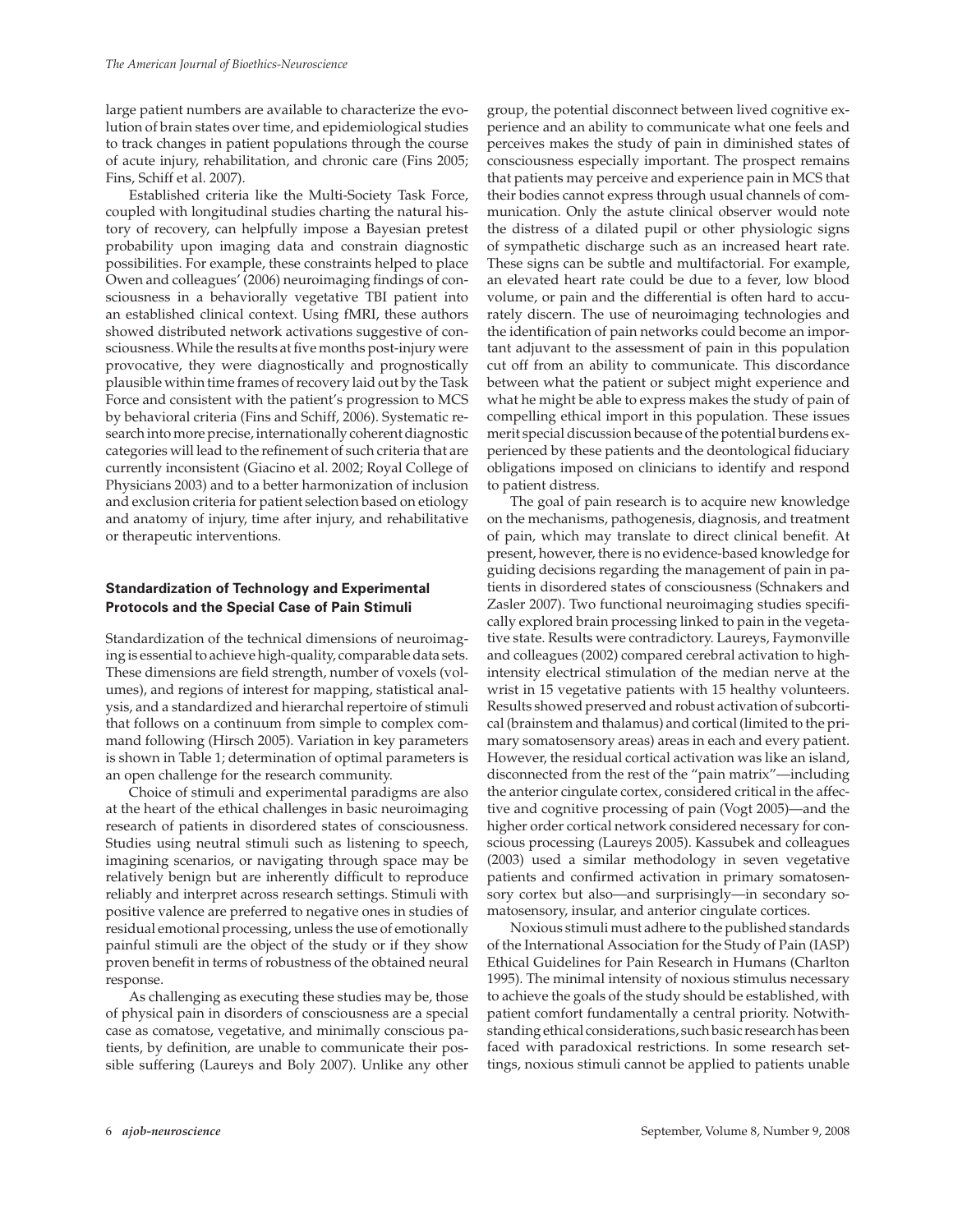|                                     |                      | Field                         | Table 1. Representative incurbiniaging buddles of Fattents in Disordered blates of Consciousness                                                     | Number of                          |                                      |                                |
|-------------------------------------|----------------------|-------------------------------|------------------------------------------------------------------------------------------------------------------------------------------------------|------------------------------------|--------------------------------------|--------------------------------|
| Author,<br>year                     | Modality             | strength Stimuli              |                                                                                                                                                      | subjects                           | Reported<br>diagnosis                | Controls                       |
| Schnakers et al. 2008               | <b>PET</b>           | $\overline{\phantom{0}}$      | Amantadine trial                                                                                                                                     | 1 MCS                              |                                      | 64                             |
| Ammermann et al. 2007 MRI           |                      | 1.5T                          | Resting                                                                                                                                              | 12 (3 VS, 7<br>PVS, 2 MCS)         | VS and MCS                           |                                |
| Coleman et al. 2007                 | fMRI                 | 3.0T                          | Two speech conditions<br>(high-ambiguity<br>sentences,                                                                                               | 14 (7 VS, 5)<br>MCS, 2<br>severely | VS, MCS, and<br>severely<br>disabled |                                |
|                                     |                      |                               | low-ambiguity<br>sentences) and<br>unintelligible noise<br>condition                                                                                 | disabled,<br>emerged from<br>MCS)  |                                      |                                |
| Di et al. 2007                      | fMRI                 | 1.5                           | Auditory (own name)                                                                                                                                  | 7 VS and 4<br><b>MCS</b>           |                                      | None                           |
| Hildebrandt et al. 2007             | SPECT, VEP,<br>ERP   | N/A                           | Visual stimulation                                                                                                                                   | 21 (13 in VS, 8)<br>recovered)     | VS and<br>recovered<br>from VS       |                                |
| Wu et al. 2007                      | fMRI                 | $\overbrace{\phantom{13333}}$ | Visual stimulation<br>(Article in Chinese)                                                                                                           | 9                                  | <b>MCS</b>                           | 10                             |
| Owen et al. 2006                    | fMRI                 | 3T                            | Instructed to imagine<br>playing tennis and<br>moving around her<br>home                                                                             | $\mathbf{1}$                       | <b>VS</b>                            | 34                             |
| Staffen et al. 2006                 | fMRI                 | 1.5T                          | Own name stimuli,<br>other name stimuli,<br>silent null events                                                                                       | $\mathbf{1}$                       | <b>VS</b>                            | 3                              |
| Voss et al. 2006                    | DTI-MRI,<br>PET-CT   | 3.0T                          | None                                                                                                                                                 | 2                                  | <b>MCS</b>                           | 20                             |
| Juengling et al. 2005               | MRI,<br>FDG-PET      | 1.5T                          | Resting                                                                                                                                              | 5                                  | <b>VS</b>                            |                                |
| Schiff et al. 2005                  | fMRI                 | 1.5T                          | Light touch of both<br>hands, auditory stimuli<br>with narrative read by<br>family members and<br>then backwards (no<br>language-related<br>content) | $\overline{2}$                     | <b>MCS</b>                           | 7                              |
| Bekinschtein et al. 2004 fMRI       |                      | 1.5T                          | Words vs. silence                                                                                                                                    | 1                                  | <b>MCS</b>                           |                                |
| Boly et al. 2004                    | <b>PET</b>           | $\overline{\phantom{m}}$      | Auditory (noise)                                                                                                                                     | 15 VS and 5<br><b>MCS</b>          |                                      | 15                             |
| Laureys, Perrin et al.<br>2004      | PET                  |                               | Auditory:<br>noise/cries/own name                                                                                                                    | 1 MCS                              |                                      | None                           |
| Kassubek et al. 2003                | PET, MRI             | 1.5T                          | Painful stimuli<br>(electrical)                                                                                                                      | 7                                  | <b>VS</b>                            |                                |
| Schiff et al. 2002                  | FDG-PET,<br>MRI, MEG |                               | Bilateral auditory,<br>unilateral<br>somatosensory (tactile<br>stimulation)                                                                          | 5                                  | <b>VS</b>                            | Yes<br>(unspecified<br>number) |
| Laureys, Faymonville<br>et al. 2002 | PET and MRI          | 1.5T                          | Noxious somatosensory 15<br>stimuli                                                                                                                  | (Nonsedated)                       | <b>VS</b>                            | 15                             |
| Schiff et al. 1999                  | PET, MRI,<br>and MEG | 1.5T                          | Resting, auditory, single 1<br>somatosensory stimuli<br>applied to the left index<br>finger                                                          |                                    | VS                                   |                                |

**Table 1. Representative Neuroimaging Studies of Patients in Disordered States of Consciousness**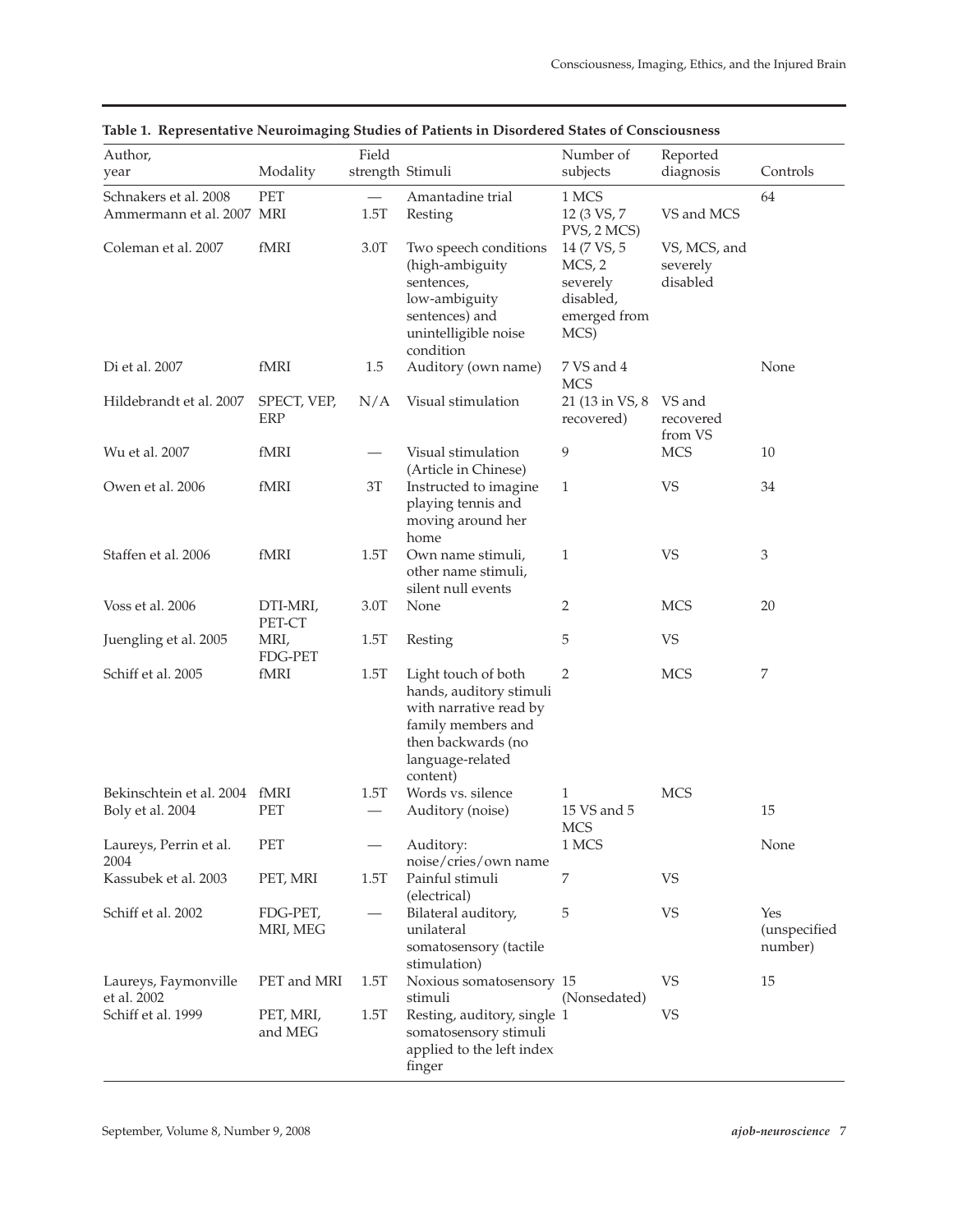to give written informed consent. In clinical practice, however, the exploration of behavioral responses to nociceptive stimuli (e.g., applying pressure to the fingernail bed with a pencil, applying pressure to the supraorbital ridge or jaw angle, pinching the trapezium, or rubbing the sternum) is a procedure that is routinely used to diagnostically evaluate the level consciousness in these patients. Reactivity to pain, for example, is part of widely used "consciousness scales" such as the Glasgow Coma Scale (Teasdale and Jennett 1974) and Coma Recovery Scale—Revised (Giacino et al. 2004).

Pain research in patients with disordered consciousness may offer the prospect of clinical benefit via improved pain management. Considering the current lack of scientific evidence, some investigators (Panksepp et al. 2007; Schnakers and Zasler 2007) propose pain treatment in all vegetative and minimally conscious patients, but this view is not shared by clinical guidelines (Multi-Society Task Force on PVS 1994). Pain control using analgesic ladders (World Health Organization 1990), a presumptively reasonable approach, is at present not incorporated in symptomatic, palliative, or end-of-life care of these patients; e.g., Terry Schiavo died without administration of strong opiates. Systematic use of opioid analgesics in these patients might lead to undesired sedation and subsequent underestimation of the level of consciousness. On the contrary, some patients might experience hyperalgesia, requiring more aggressive analgesic therapy, and some patients might fail to show signs of consciousness and be misdiagnosed because the presence of severe pain might further decrease their already impaired cognitive functioning (Laureys et al., unpublished observations). Neuropalliative vigilance is especially critical as patients progress from one brain state to the next and develop more robust means to process noxious threats from the environment (Fins 2005).

The research challenges in neuroimaging of disordered consciousness are substantial but not insurmountable. Nosological and technological inconsistencies can be reconciled through researcher and institutional collaboration. The ethical challenges to conducting research in patients whose inability to participate in or withdraw from research through traditional voluntary, behavioral means are inherent both to their protection and their inclusion, as discussed next.

## **INFORMED CONSENT AND JUSTICE IN RESEARCH**

Engaging in a research enterprise that is focused on individuals in varying states of consciousness will pose ethical challenges most notably because of the decisional incapacity of the subjects. The nefarious legacy of research ethics abuses of those who have been unable to defend their interests because of the dual vulnerabilities of incompetence and institutionalization provides historical caution (Jonsen 1998). We reaffirm in the strongest terms the import of human subjects protections for this population, while affirming the right of access to study participation, even when there is not the prospect of direct medical benefit (Miller and Fins 1999).

Although informed consent has been viewed as a remedy to this legacy of abuse (Miller and Fins 1999), consent remains unavailable in this population because of decisional incapacity. However, the inability to provide consent should not be viewed as a categorical prohibition against research participation. It is ethically legitimate to study this population, as long as procedural safeguards are in place for appropriate surrogate authorization (Fins 2000; 2007a; Miller and Fins 2005). For research that carries more than minimal risk but does not have the prospect of direct medical benefit, the use of a consensus model of consent requiring the agreement of four parties is one approach to achieve this goal: the subject's legally authorized representative, the subject's physician, the clinical investigator, and a lay subject advocate (Fins and Miller 2000).

Enfranchising the decisionally incapacitated into the research enterprise is consistent with the ethical principles governing the National Commission for the Protection of Human Subjects of Biomedical and Behavioral Research's landmark 1978 *Belmont Report*. Belmont sought to ensure the just distribution of research ethics risks across all populations and to safeguard the vulnerable among us. Modernday regard for distributive justice urges the inclusion of marginalized communities and fair access to biomedical research for those with neuropsychiatric disorders (Michels 1999; National Bioethics Advisory Commission 1998).

The inclusion of such subjects into the research enterprise is also consistent with the growing appreciation that subjects who are minimally conscious may in fact demonstrate through their behaviors only minimal evidence of their cognitive processes. The ethical challenge for investigators is to study this population to learn more about their cognitive capabilities and to include these subjects, as they are able, in the consent or assent process, recognizing that subjects may reveal a greater capability to engage with the investigative team. Exemplifying this possibility is the patient in the Owen and colleagues (2006) study who was vegetative by clinical exam but at minimum consciousness on functional imaging.

Paradoxically, then, though understandably, those with disorders of consciousness often have been protected from the research enterprise by regulatory exclusion, which inverts the justice ethos of Belmont. To counter the displacement of ethical reasoning by ill-fitting regulatory oversight (de Melo-Martin et al. 2007), we maintain the need for inclusion of decisionally incapacitated subjects in research as long as it is ethically proportionate and attentive to foreseeable risks and benefits. This determination hinges on the accurate assessment of risk; notably, that most neuroimaging studies pose little more than a minor increment over minimal risk, which is a useful category in the federal regulations governing research with children (Code of Federal Regulations 45CFR46 1991). With this degree of risk, it would be ethically proportionate to perform studies, without the prospect of direct medical benefit to an individual subject, if knowledge gained would advance the understanding of disorders of consciousness and provide indirect benefits to surrogates about the condition of their loved ones. Due attention should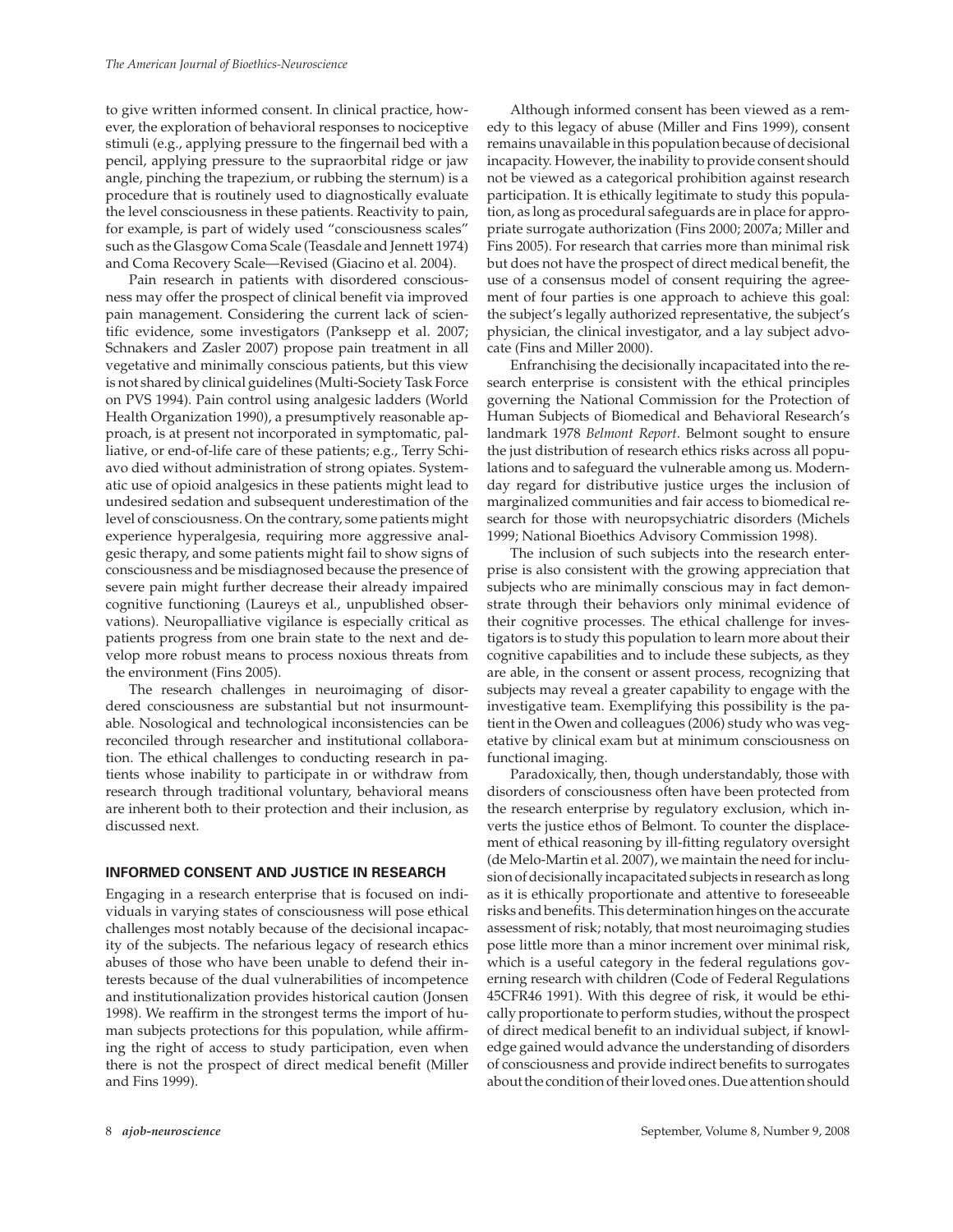also be paid to recoveries that might reconstitute decisionmaking capacity and the ability to provide meaningful consent or even a less robust assent (Fins et al. 2006).

We caution against suggesting therapeutic intent when there is none and thus fostering a therapeutic misconception (Appelbaum et al. 2004). Actively disabusing surrogates of such misconceptions is an even stronger goal. We urge collaboration between investigators and ethicists that promotes frank discussion of the challenges posed by research in subjects with decisional incapacity. While it is ethically inappropriate to exploit a vulnerable population that is unable to provide informed consent, consent may not be unobtainable in subjects whose disorder of consciousness merits empirical investigation.

## **CONCLUSIONS: CHOICES, TRANSPARENCY, AND COLLABORATION**

With the many remaining uncertainties that relate to basic science studies, clinical goals, and consent, transparency and close collaboration with patient families about the ethical challenges posed by this research are necessary to identify values choices that are obscured through errors of diagnostic omission. When properly diagnosed, questions will arise about quality of life in these states of diminished consciousness, how long one should wait for recovery, and what constitutes meaningful recovery. Although some would prefer that these questions remain unasked, we believe that it is a question of intellectual commitment to present families with the full scope of available information in order to maintain their trust and acknowledge their ethical standing as decision-makers for those who are unable to make choices for themselves.

Families who care for patients with severe brain injury carry a heavy burden of medical decision-making (Levine 1999). They are entitled to support and the exchange of information that is both scientifically informed and compassionately communicated. To address these challenges within the framework we have provided here, and achieve the goal of maximizing the potential of imaging research of altered states of consciousness, we conclude with the following recommendations:

- An interdisciplinary panel of experts is needed to define clear milestones for moving the technology forward along the research-to-translation trajectory in its application to limited states of consciousness. This panel should consist of investigators actively advancing functional neuroimaging for VS and MCS, other scientists and physicians, and stakeholders from the public. Progress reviews are needed on a regular basis and on as-needed basis if and when groundbreaking findings are discovered. This body should also act as a clearinghouse of information to ensure accuracy of press coverage as needed.
- In response to the remaining possibility that patients with disorders of consciousness might fail to receive accurate longitudinal diagnoses and the relative absence of reproducible predictors of recovery, we call upon the World

Health Organization to articulate standards of care for this population. We further call upon the medical publishing community, represented by the Vancouver Group and its successors (International Committee of Medical Journal Editors 2007), to articulate international standards for publications related to patient selection, acquisition protocols, and stimuli.

- Specialized education and information tools that mitigate therapeutic illusions, extravagance, futility, neglect, and even nihilism are needed for physicians and families (Illes et al. 2008).
- Guidance for resource allocation should be sought through forums open for public engagement and scrutiny.
- - Cost–benefit analysis studies should be undertaken to determine ongoing costs of care for patients in MCS and how novel neuroimaging technologies influence these factors across different health care systems. In the United States, such studies could be underwritten, for example, by the Agency for Health Care Research and Quality (AHRQ) of the National Institutes of Health and in Canada by the Institute for Health Services and Policy Research (IHSPR) of the Canadian Institutes for Health Research.
- Consideration should be given to the downstream legal ramifications of emerging neurotechnologies, including the eventual need to incorporate the evolution of these technologies in advance care planning utilizing durable powers of attorney for healthcare and living wills.

The humanistic dimensions of the interactions between scientists, physicians, and families cannot be overstated. Emerging knowledge about brain states will heighten expectations for some families and bring tremendous disappointment to others. Investigators and clinicians need to be aware of the power of their words, impressions, and their interlocutors' tolerance for ambiguity. Findings should be shared with caution and humility, in order to foster trust and reciprocity (Illes and Chin 2007). Conversations should always stress the limitations of the data and their current inability to give voice to the patient's inner life (Fins and Schiff 2006; Naccache 2006). Although we sympathize with the desire of families to know, the clinical investigator's task is to avoid speculation. Our collective task is to transform the speculative into new knowledge about disorders of consciousness and then determine how to communicate responsibility with both scientific and lay audiences. This charge should also be part of the research agenda.

How should we handle the inherent uncertainty as this technology evolves? We must appreciate that consciousness as a unitary construct is unreachable and rather pursue a neurobiology of individual cognitive phenomena that together create human consciousness: sensory and information experience, processing, intention, motivation, response, compensatory and reflective use of feedback.  $\blacksquare$ 

## **REFERENCES**

Ammermann, H., J. Kassubek, M. Lotze, E. Gut, M. Kaps, J. Schmidt, F. A. Rodden, and W. Grodd. 2007. MRI brain lesion patterns in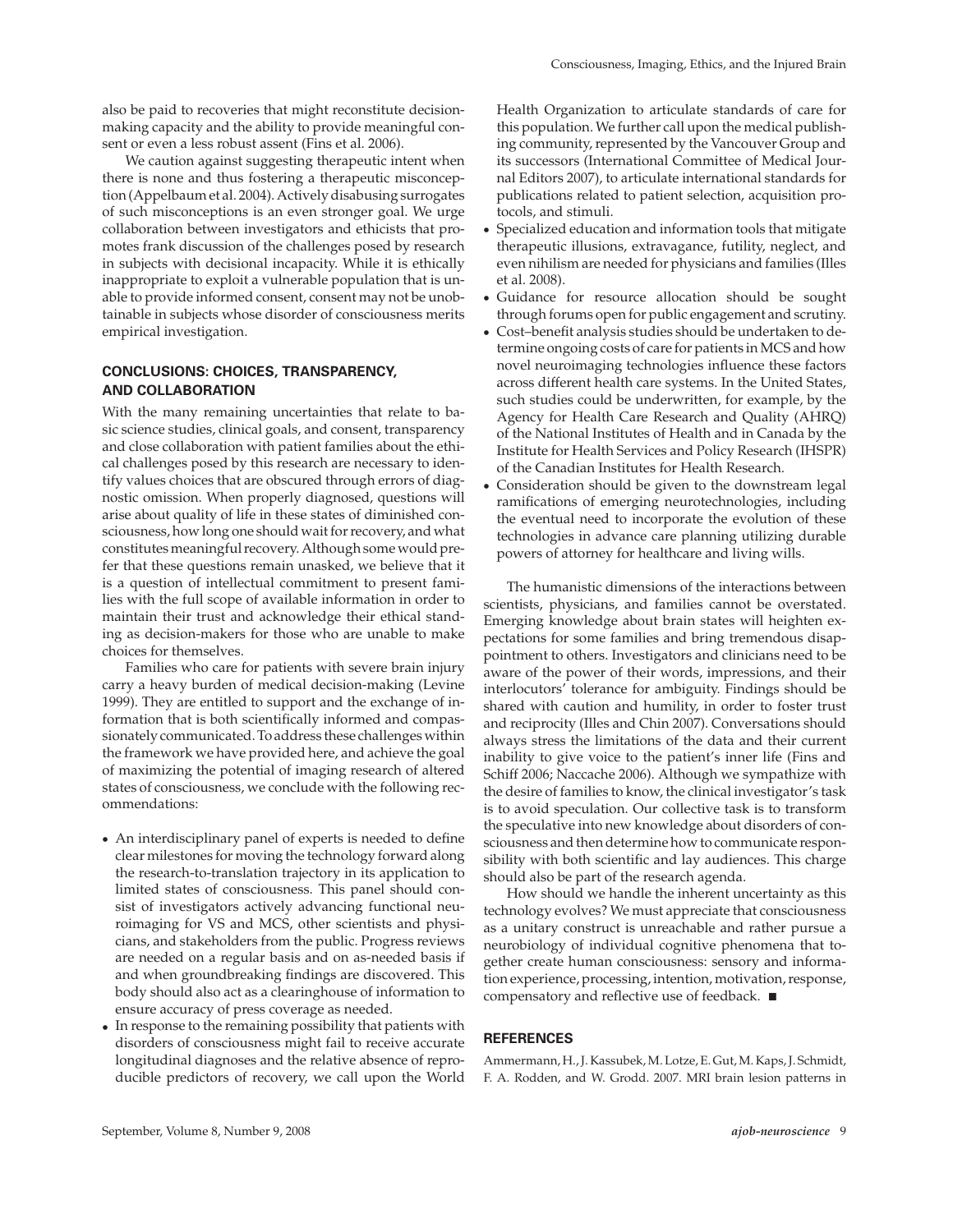patients in anoxia-induced vegetative state. *Journal of the Neurological Sciences* 260(1–2): 65–70.

Appelbaum, P. S., Lidz, C. W. and Grisso T. 2004. Therapeutic misconception in clinical research: Frequency and risk factors.*IRB*26(2): 1–8.

Beaumont, J. G., and Kenealy, P. M. 2005. Incidence and prevalence of the vegetative and minimally conscious states. *Neuropsychological Rehabilitation* 15(3–4): 184–189.

Bekinschtein, T., Leiguarda, R., Armony, J., Owen, A., Carpintiero S., Niklison J., Olmos L., Sigman L., and Manes F. 2004. Emotion processing in the minimally conscious state. *Journal of Neurology, Neurosurgery, and Psychiatry* 75(5): 788.

Bernat, J. L. 2006. Chronic disorders of consciousness. *Lancet* 9517: 1181–1192.

Bernat, J. L., and Rottenberg, D. A. 2007. Conscious awareness in PVS and MCS: The borderlands of neurology. *Neurology* 68(12): 885– 886.

Boly, M., Faymonville, M. E., Peigneux, P., Lambermont, B., Damas, P., Del Fiore, G., Degueldre, C., Franck, G., Luxen, A., Lamy, M., Moonen, G., Maquet, P., and Laureys, S. 2004. Auditory processing in severely brain injured patients: Differences between the minimally conscious state and the persistent vegetative state. *Archives of Neurology* 6(2): 233–238.

Charlton, E. 1995. Ethical guidelines for pain research in humans. Committee on Ethical Issues of the International Association for the Study of Pain. *Pain* 63(3): 277–278.

Code of Federal Regulations 45CFR46. Subpart D. 1991. *Additional DHHS protections for children involved as subjects in research*. Washington, DC: U.S. Department of Health and Human Services.

Coleman, M. R., Rodd, J. M., Davis, M. H., Johnsrude, I. S., Menon, D. K., Pickard, J. D., and Owen, A. M. 2007. Do vegetative patients retain aspects of language comprehension? Evidence from fMRI. *Brain* 130(Pt 10): 2494–2507.

de Melo-Martin, I., Palmer, L. I., and Fins, J. J. 2007. Viewpoint: Developing a research ethics consultation service to foster responsive and responsible clinical research. *Academic Medicine: Journal of the Association of American Medical Colleges* 82(9): 900–904.

Dennett, D. 2001. Are we explaining consciousness yet? *Cognition* 79(1–2): 221–237.

Di, H. B., Yu, S. M., Weng, X. Z., Laureys, S., Yu, D., Li, J. Q., Qin, P. M., Zhu, Y. H., Zhang, S. Z., and Chen, Y. Z. 2007. Cerebral response to patient's own name in the vegetative and minimally conscious states. *Neurology* 68: 895–899.

Farah, M. J. 2008. Neuroethics and the problem of other minds: Implications of neuroscience for the moral status of brain-damaged patients and nonhuman animals *Neuroethics* 1(1): 9–18.

Fins, J. J. 2000. A proposed ethical framework for international cognitive neuroscience: A consideration of deep brain stimulation in impaired consciousness. *Neurological Research* 22: 273–278.

Fins, J. J. 2003. Constructing an ethical stereotaxy for severe brain injury: Balancing risks, benefits and access. *Nature Reviews Neuroscience* 4(4): 323–327.

Fins, J. J. 2005. Clinical pragmatism and the care of brain damaged patients: Toward a palliative neuroethics for disorders of consciousness. *Progress in Brain Research* 150: 565–582.

Fins, J. J. 2007a. Testimony before the House Committee on Veterans' Affairs on Traumatic Brain Injury. Washington, DC.

Fins, J. J. 2007b. A review of: Woodruff, L. & Woodruff, B. *In an instant: A family's journey of love and healing* (Random House, New York, 2007). *Journal of the American Medical Association* 297: 2642– 2643.

Fins, J. J., Giacino, J., Rezai, A., and Schiff, N. 2006. *Ethical insights from a neuromodulation clinical trial to restore function in the minimally conscious state (MCS)*. Abstract 182.3/LL35. Atlanta, GA: Society for Neuroscience.

Fins, J. J., Master, M. G., Gerber, L. M., and Giacino, J. T. 2007. The minimally conscious state: A diagnosis in search of an epidemiology. *Archives of Neurology* 64(10): 1400–1405.

Fins, J. J., and Miller, F. G. 2000. Enrolling decisionally incapacitated subjects in neuropsychiatric research. *CNS Spectrums* 5(10): 32–40.

Fins, J. J., and Schiff, N. D. 2006. Shades of gray: New insights into the vegetative state. *The Hastings Center Report* 36(6): 8.

Fins, J. J., Schiff, N. D., and Foley, K. M. 2007. Late recovery from the minimally conscious state: Ethical and policy implications. *Neurology* 68(4): 304–307.

Gazzaniga, M. S. 1998. Brain and conscious experience. *Advances in Neurology* 77: 181–192.

Giacino, J. T., Ashwal S., Childs N., Cranford R., Jennett B., Katz D. I., Kelly J. P., Rosenberg J. H., Whyte J., Zafonte R. D., and Zasler N. D. 2002. The minimally conscious state: definition and diagnostic criteria. *Neurology* 58(3): 349–353.

Giacino, J. T., Kalmar., and Whyte, J. 2004. The JFK Coma Recovery Scale—Revised: Measurement characteristics and diagnostic utility. *Archives of Physical Medicine and Rehabilitation* 85(12): 2020– 2029.

Hildebrandt, H., Happe, S., Deutschmann, A., Basar-Eroglu, C., Eling, P., and Brunhober, J. 2007. Brain perfusion and VEP reactivity in occipital and parietal areas are associated to recovery from hypoxic vegetative state. *Journal of the Neurological Sciences* 260(1–2): 150–158.

Hirsch, J. 2005. Raising consciousness. *The Journal of Clinical Investigation.* 115(5): 1102.

Illes, J., and Chin, V. N. 2007. Trust and reciprocity: Foundational principles for human subjects imaging research. *The Canadian Journal of Neurological Sciences* 34(1): 3–4.

Illes, J., Lau, P. W., and Giacino, J. T. 2008. Ethics in the revolution of neuroimaging and disorders of consciousness. *Nature Clinical Practice Neurology.* In press.

International Committee of Medical Journal Editors. 2007. *Uniform requirements for manuscripts submitted to biomedical journals: Writing and editing for biomedical publication*. Available at: http://www.icmje.org (accessed May 8, 2008).

Jennett, B. 2002. *The vegetative state*. New York, NY: Cambridge University Press.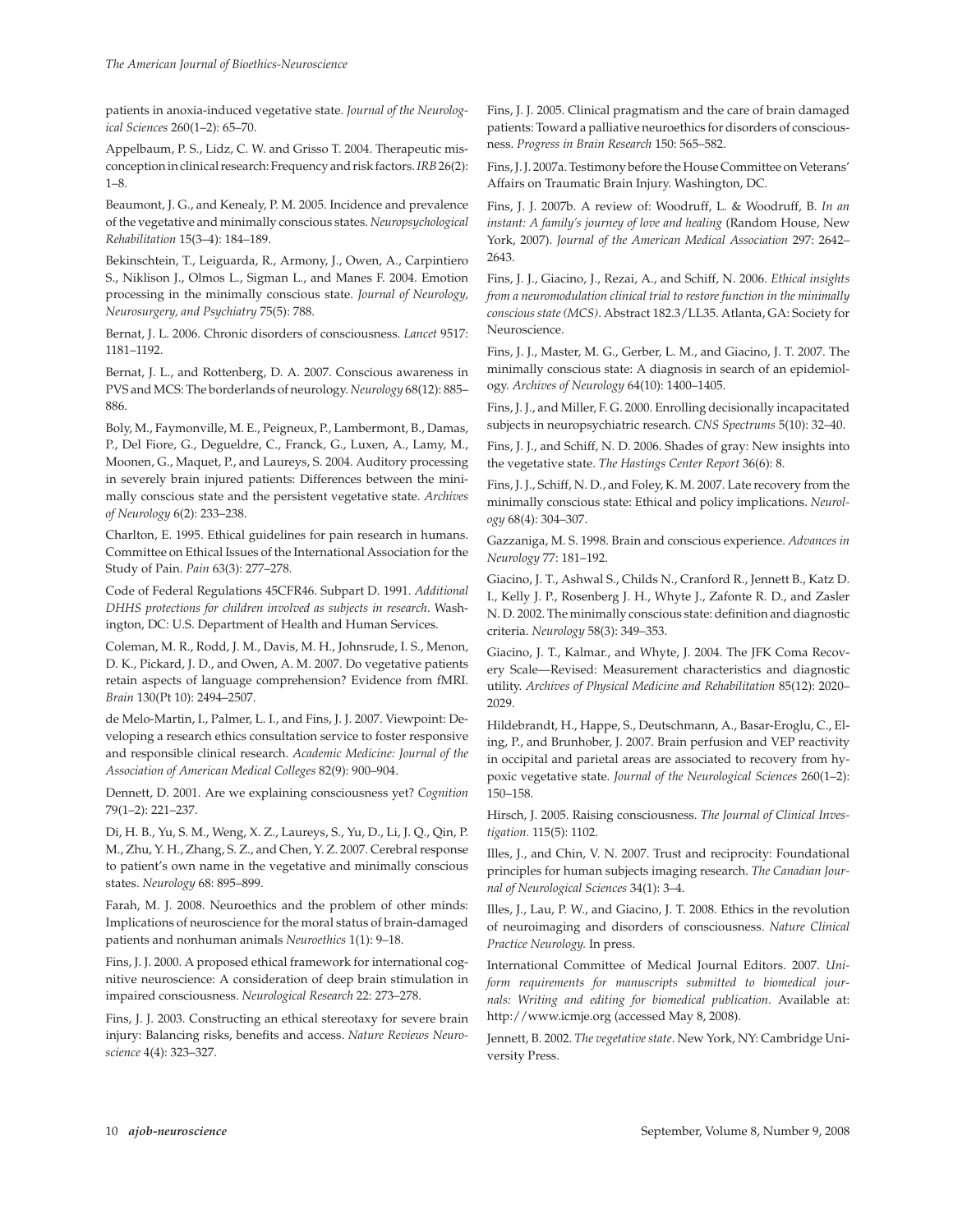Jonsen, A. R. 1998. *The birth of bioethics*. New York, NY: Oxford University Press.

Juengling, F. D., Kassubek, J., Huppertz, H. J., Krause, T., and Els, T. 2005. Separating functional and structural damage in persistent vegetative state using combined voxel-based analysis of 3-D MRI and FDG-PET. *Journal of the Neurological Sciences* 228(2): 179–184.

Kassubek, J., Juengling, F. D., Els, T., Spreer, J., Herpers, M., Krause, T., Moser, E., and Lucking, C. H. 2003. Activation of a residual cortical network during painful stimulation in long-term postanoxic vegetative state: A 15O-H2O PET study. *Journal of the Neurological Sciences* 212(1–2): 85–91.

Laureys, S. 2005. The neural correlate of (un)awareness: Lessons from the vegetative state. *Trends in Cognitive Sciences* 9(12): 556– 559.

Laureys, S., Antoine, S., Boly, M., Elincx, S., Faymonville, M. E., Berre, J., Sadzot, B., Ferring, M., De Tiege, X.,van Bogaert, P., Hansen, I., Damas, P., Mavroudakis, N., Lambermont, B., Del Fiore, G., Aerts, J., Degueldre, C., Phillips, C., Franck, G., Vincent, J. L., Lamy, M., Luxen, A., Moonen, G., Goldman, S., and Maquet, P. 2002. Brain function in the vegetative state. *Acta Neurologica Belgica* 102(4): 177– 185.

Laureys, S., and Boly M. 2007. What is it like to be vegetative or minimally conscious? *Current Opinion in Neurology* 20(6): 609–613.

Laureys, S., Faymonville, M. E., Peigneux, P., Damas, P., Lambermont, B., Del Fiore, G., Degueldre, C., Aerts, J.,Luxen, A., Franck, G., Lamy, M., Moonen, G., and Maquet, P. 2002. Cortical processing of noxious somatosensory stimuli in the persistent vegetative state. *NeuroImage* 17(2): 732–741.

Laureys, S., Owen, A. M., and Schiff, N. D. 2004. Brain function in coma, vegetative state, and related disorders. *Lancet Neurology* 3(9): 537–546.

Laureys, S., Perrin, F., Faymonville, M. E., Schnakers, C., Boly, M., Bartsch, V., Majerus, S., Moonen, G., and Maquet, P. 2004. Cerebral processing in the minimally conscious state. *Neurology* 63(5): 916– 918.

Levine, C. 1999. The loneliness of the long-term care giver. *New England Journal of Medicine* 340(20): 1587–1590.

Michels, R. 1999. Are research ethics bad for our mental health? *New England Journal of Medicine* 340(18): 1427–1430.

Miller, F. G., and Fins, J. J. 1999. Protecting vulnerable research subjects without unduly constraining neuropsychiatric research. *Archives of General Psychiatry* 56(8): 701–702.

Miller, F. G., and Fins, J. J. 2005. Protecting human subjects in brain research: A pragmatic perspective. In *Neuroethics: Defining the issues in theory, practice and policy*, ed. J. Illes. New York, NY: Oxford University Press.

Multi-Society Task Force on PVS. 1994. Medical aspects of the persistent vegetative state (1 and 2). *New England Journal of Medicine* 330(21): 1499–1508.

Naccache, L. 2006. Psychology. Is she conscious? *Science* 313(5792): 1395–1396.

National Bioethics Advisory Commission. 1998. Commissioner Statement by Bernard M. Lo with concurrence by Commissioner Laurie M. Flynn. Research involving persons with mental disorders that may affect decisionmaking capacity. In *Report and recommendations of the National Bioethics Advisory Commission, Vol. 1*. Arlington, VA.

National Commission for the Protection of Human Subjects. 1978. *The Belmont report: Ethical principles and guidelines for the protection of human subjects of research*. DHEW Publication No. (OS) 78-0012. Washington, DC: U.S. Government Printing Office.

Owen, A. M., and Coleman, M. R. 2008. Functional neuroimaging of the vegetative state. *Nature Reviews Neuroscience* 9(3): 235–243.

Owen, A. M., Coleman, M. R., Boly, M., Davis, M. H., Laureys, S., and Pickard, J. D. 2006. Detecting awareness in the vegetative state. *Science* 313(5792): 1402.

Owen, A. M., Coleman, M. R., Boly, M., Davis, M. H., Laureys, S., and Pickard, J. D. 2007. Using functional magnetic resonance imaging to detect covert awareness in the vegetative state. *Archives of Neurology* 64: 1098–1102.

Panksepp, J., Fuchs, T., Abella Garcia, V., and Lesiak, A. 2007. Does any aspect of mind survive brain damage that typically leads to a persistent vegetative state? Ethical considerations. *Philosophy, Ethics, and Humanities in Medicine* 2(1): 32.

Posner, M. I., Sheese, B. E., Odludas, Y., and Tang, Y. 2006. Analyzing and shaping human attentional networks. *Neural Networks* 19(9): 1422–1429.

Racine, E., Bar-Ilan, O., and Illes, J. 2006. Brain imaging: A decade of coverage in the print media. *Science Communication* 28(1): 122– 143.

Raichle, M. E. 1998. The neural correlates of consciousness: An analysis of cognitive skill learning. *Philosophical Transactions of the Royal Society of London. Series B, Biological Sciences* 353(1377): 1889– 1901.

Reiser, S. J. 1997. The science of diagnosis: Diagnostic technology. In *Companion encyclopedia of the history of medicine*, eds. W. F. Bynum and R. Porter. New York, NY: Routledge.

Royal College of Physicians. 2003. *The vegetative state: Guidance on diagnosis and management*. London, England: Royal College of Physicians.

Schiff, N., Ribary, U., Plum, F., and Llinas, R. 1999. Words without mind. *Journal of Cognitive Neuroscience* 11(6): 650–656.

Schiff, N. D., Giacino, J. T., Kalmar, K., Victor, J. D., Baker, K., Gerber, M., Fritz, B., Eisenberg, B., O'Connor, J., Kobylarz, E. J., Farris, S., Machado, A., McCagg, C., Plum, F., Fins, J. J., and Rezai, A. R. 2007. Behavioural improvements with thalamic stimulation after severe traumatic brain injury. *Nature* 448(7153): 600–603.

Schiff, N. D., Ribary, U., Moreno, D. R., Beattie, B., Kronberg, E., Blasberg, R., Giacino, J., McCagg, C., Fins, J. J., Llinas, R., and Plum, F. 2002. Residual cerebral activity and behavioural fragments can remain in the persistently vegetative brain. *Brain* 125(Pt 6): 1210– 1234.

Schiff, N. D., Rodriguez-Moreno, D., Kamal, A., Kim, K. H., Giacino, J. T., Plum, F., and Hirsch, J. 2005. fMRI reveals large-scale network activation in minimally conscious patients. *Neurology* 64(3): 514– 523.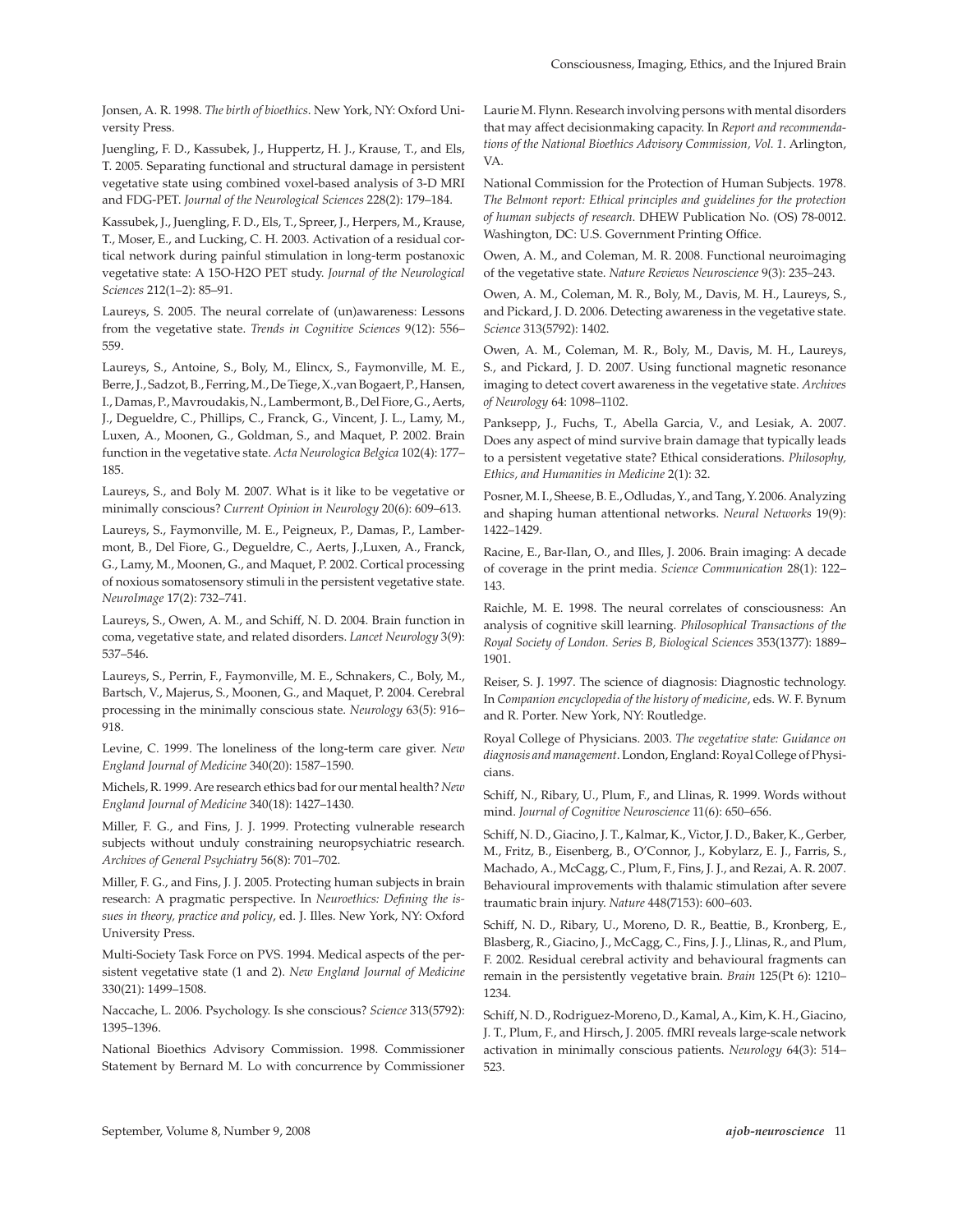Schnakers, C., Hustinx, R., Vandewalle, G., Majerus, S., Moonen, G., Boly, M., Vanhaudenhuyse, A., and Laureys, S. 2008. Measuring the effect of amantadine in chronic anoxic minimally conscious state. *Journal of Neurology, Neurosurgery, and Psychiatry* 79(2): 225–227.

Schnakers, C., and Zasler, N. D. 2007. Pain assessment and management in disorders of consciousness. *Current Opinion in Neurology* 20(6): 620–626.

Singh, J., Hallmayer, J., and J. Illes. 2007. Interacting and paradoxical forces in neuroscience and society. *Nature Reviews Neuroscience* 8: 153–160.

Staffen, W., Kronbichler, M., Aichhorn, M., Mair, A., and Ladurner, G. 2006. Selective brain activity in response to one's own name in the persistent vegetative state. *Journal of Neurology, Neurosurgery, and Psychiatry* 77(12): 1383–1384.

Teasdale, G., and Jennett, B. 1974. Assessment of coma and impaired consciousness. A practical scale. *The Lancet* 2(7872): 81–84.

Vogt, B. A. 2005. Pain and emotion interactions in subregions of the cingulate gyrus. *Nature Reviews Neuroscience* 6(7): 533– 544.

Voss, H. U., Ulu, A. M., Dyke, J. P., Watts, R., Kobylarz, E. J., McCandliss, B. D., Heier, L. A., Beattie, B. J., Hamacher, K. A., Vallabhajosula, S., Goldsmith, S. J., Ballon, D., Giacino, J. T., and Schiff, N. D. 2006. Possible axonal regrowth in late recovery from the minimally conscious state. *Journal of Clinical Investigation* 116(7): 1823– 1825.

World Health Organization. 1990. Cancer pain relief and palliative care. Report of a WHO Expert Committee.*World Health Organization Technical Report Series* 804: 1–75.

Wu, X. H., Zhu, J. H., Gao, L., Zhong, P., Tang, W. J., and Zhou, L. F. 2007. Functional magnetic imaging of brain cortical activities in minimally conscious patients stimulated by visual presentation. *Zhonghua Yi Xue Za Zhi* 87(27): 1894–1899.